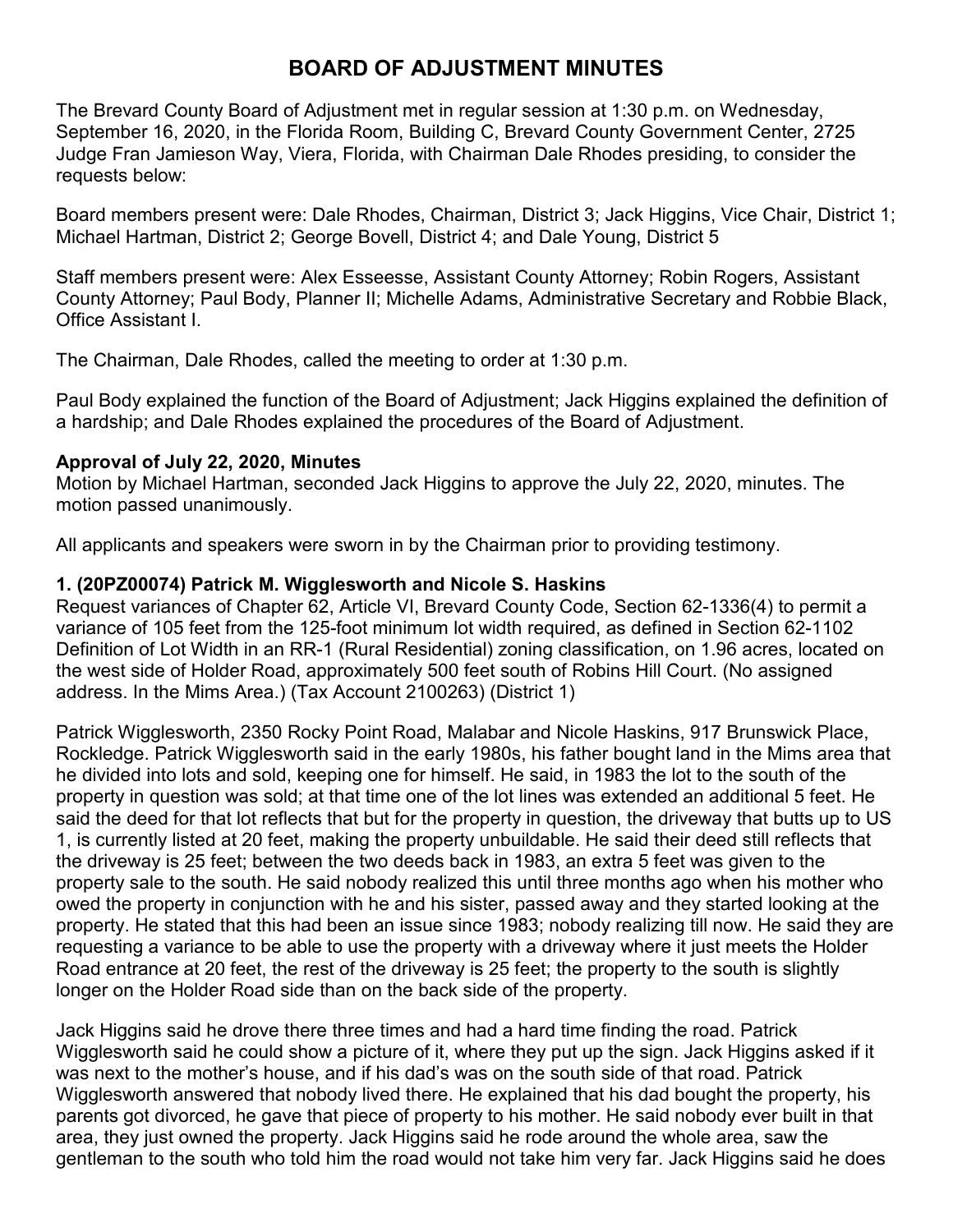not see how it would hurt any neighbor at all, its right up against the fence of I- 95; the abutted area had one house east of that. He said it wouldn't be a challenge to anybody there; he only spoke to one neighbor because he thought he could get down that road but was told he wouldn't make it. Patrick Wigglesworth said it hadn't been cleared. Jack Higgins said he did not see a problem with it. George Bovell said, what they had here is a typical flag lot situation that comes before them from time to time. He said the only way to get reasonable use of the land is for them to grant the variance which they had done since he had been on the board for 12 years for 100% of the requests and so he does not see any problem with this.

Dale Young asked if the house south of them is occupied. Patrick Wigglesworth said that to his knowledge it is occupied, he does not live in the area. Jack Higgins said it is occupied. Dale Young said he thinks this is a case that will come back to them later today. He said it looked like somebody else's problem; the County, who approved the 20 feet or the surveyor, or somebody else and now they have a paved road to the north side of this. Patrick Wigglesworth said yes, a little way down the road between, facing the driveway, there is a house a good distance from the driveway and there is another driveway right next to it. Dale Young asked, for either of the driveways, had he talked to the person to the south about giving back the 5 feet. Patrick Wigglesworth said he went by once to talk to them but they were not there. Dale Young said they had a nice paved drive on the north side and asked if they had talked to them about a joint agreement. Patrick Wigglesworth said no.

Paul Body said that to get an easement it had to be exclusive. He said they could not get an easement over the flag stem to the north; that would not be approved per Section 62-102. Dale Young said that this plot plan was approved by somebody at the time. Paul Body said no, all you had to do is go to the Clerk of Courts and have the property recorded as a warranty deed with a legal description. He said, this is one of the problems with this lot, they came to get a flag lot approval but it did not meet the Section 62-102 about the flag lot being 25 feet wide the whole width down. Dale Young said it stated that without the variance this lot is unbuildable, this flag lot. Paul Body said they would not be able to get a building permit without a flag lot approval, it won't be given without meeting the lot width for 25 feet all the way down.

Dale Young said he remembered a similar case on Merritt Island, where the lot owner with extra space said property could not be landlocked and asked if that was the case here. Paul Body said he is not landlocked, just doesn't meet their codes, the width for the flag stem. He said, in 2011 the flag stem was taken out of the code; for 6 or 7 years, everyone had to get a variance for existing flag lots, they could not apply for the flag lot administrative approval. He said there were quite a few who came in for lot width to the flag lot until they put it back into the code.

Jack Higgins asked Paul Body if the hardship clause would come into effect on this; a reasonable return on existing land development regulations. Paul Body said he thought so. Jack Higgins said, it fits the reason.

Dale Rhodes asked Paul Body if there was supposed to be 125 feet of road frontage; the request is not for the 25 feet but for the entire road frontage. Paul Body said yes, the flag lot code is in article two; they can't have a variance to the lot width at the flag lot, they have to ask for a variance to the width of the RR-1 which is a minimum of 125 feet. He said that is why they are not asking for a variance to the flag lot, it is not permitted. Dale Rhodes said he understood.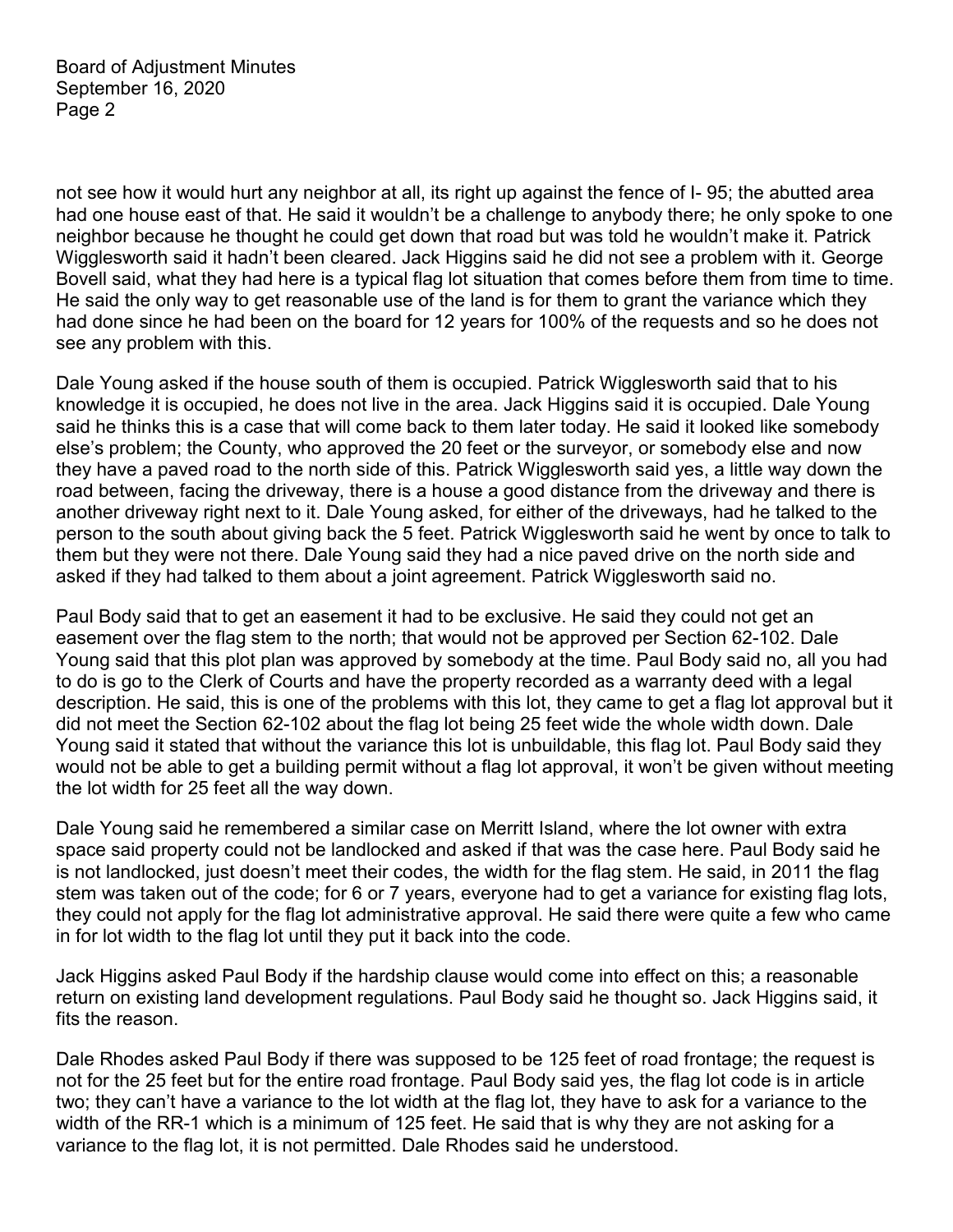#### No Public Comment

Dale Young said this is exactly like one of the examples they will talk about later, so he will say nay to this. Dale Rhodes said he thinks that this is a situation that the code does apply to, if they don't say yes, the property is not buildable, therefore they would not have a reasonable use of the property. He said for those reasons it falls strictly by the guidelines that they are given.

Motion by Jack Higgins, seconded by George Bovell to approve as depicted on the survey submitted by the applicants. The motion passed 4:1 with Young voting nay.

Dale Rhodes said that they are going to move the second case to the end so that they have time to finish getting the permission they need.

#### **3. (20PZ00076) James M. and Mary M. Morgan, Co-Trustees**

Request variances of Chapter 62, Article VI, Brevard County Code as follows: 1) Section 62- 1340(5)(b) to permit a variance to allow an accessory structure to be located forward of the front building line of the principal structure; 2) Section 62-1340(5)(b) to permit a variance of 7 feet from the required 7.5 foot side setback for an accessory structure in an RU-1-11 (Single Family Residential) zoning classification, on 3.88 acres, located on the west side of South Tropical Trail, approximately 538 feet northwest of Nora Avenue (1335 South Tropical Trail, Merritt Island) (Tax Account 2501431) (District 2)

Mary and James Morgan, 1335 South Tropical Trail, Merritt Island. Mary Morgan said they want to build a garage, it's the appropriate distance from their neighbor. She said if they can build it, it would be a double frontage, which they can't have. She said the other is their shed in back; they have been there for 20 years and it was there when they bought it. She said she does not know how old it is, they just want to build a garage.

Michael Hartman said, the shed had been there for over 20 years, so it's nothing new. He said, in terms of the garage, he had a problem with why the code won't allow building in front of a house that is over 1000 feet away from the road, not near anyone and will not be seen. He said he will be in favor of granting this variance, as it is so far back and can't be put back because of the septic tanks.

Dale Rhodes asked Paul Body why the code is such that it could not be built in front. Paul Body answered that generally, it is in single family zonings that an accessory structure had to be behind the front building line of the house; large lots like this might have a precedence. He said, in Port St. John, where there is less than a quarter acre lot, it would look odd to have a garage stick out in front of the house. He said this lot is a double frontage lot, on the Indian River and South Tropical Trail; it had a precedence set by that it had an existing shed. He said on a double frontage lot, an owner can pick their frontage, they can pick the Indian River as their front and wouldn't have to come in for this. The existing shed is setting the precedence for what is their frontage. Dale Rhodes said, so the existing shed is what is causing the issue. Paul Body said it is making so that its behind the front building line, its toward the rear of the existing house so that sets the precedence of which is the front property line.

Michael Hartman asked if the pool counts. Paul Body said that pools have their own setbacks; a pool on a double frontage river lot can be in front of the front building line, its in the pool code under 62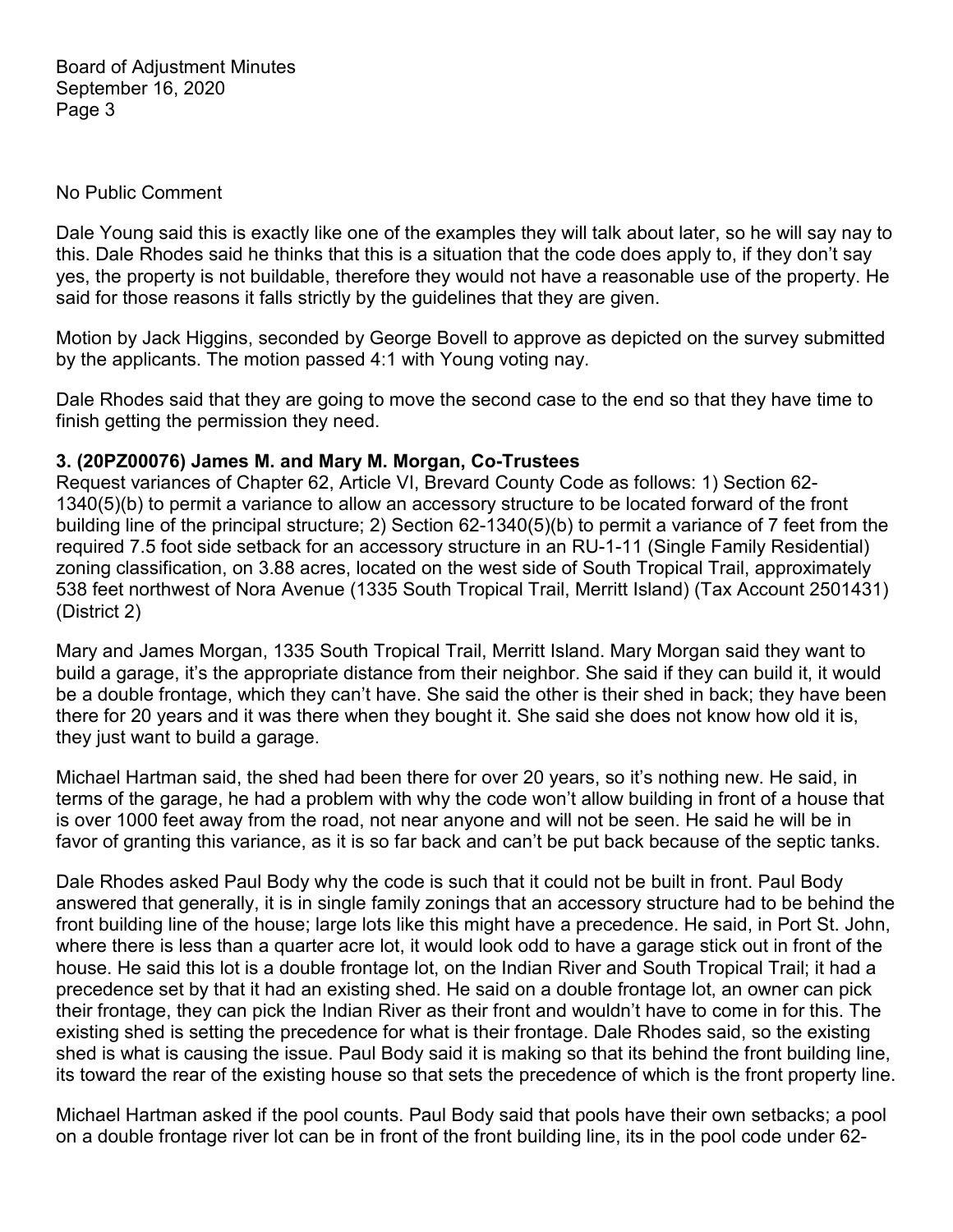2123. He said it does allow a pool to be forward toward the river. Dale Rhodes asked if the request was reasonable. Paul Body said that was up to them to determine.

George Bovell said they understand the reason for the code but when looking at how this property is situated, clearly this is one of the reasons they are allowed to ask for this variance. He said the code does not make sense in their particular situation. He said he is in favor of legitimizing the shed and approving the garage where they want to put it.

Dale Young said they are missing a lot of details on their lot. He said it's a 35-foot garage and is 71 feet from the front of the house and asked what keeps them from moving the garage back. James Morgan said that there is a septic tank and drain fields in the front yard. Dale Young said he finds it hard to have two fronts to a house, but that is the situation.

#### No Public Comment

Dale Rhodes said that they are approving two variances, one for legitimizing the existing shed and one for building the garage.

Motion by Michael Hartman, seconded by Jack Higgins to approve as depicted on the survey submitted by the applicants. The motion passed unanimously

#### **4. (20PZ00078) Jonathan and Makenzie Wescott**

Request a variance of Chapter 62, Article VI, Brevard County Code, Section 62-2123(a), to permit a variance of 10 feet from the required 20-foot side street setback for a swimming pool, in an RU-1-13 (Single Family Residential) zoning classification, on 0.23 acres, located on the southeast corner of Shore Drive and North Banana River Drive (1607 Shore Drive, Merritt Island) (Tax Account 2432639) (District 2)

Mackenzie and Jonathan Wescott, 1607 Shore Drive, Merritt Island. Jonathan Makenzie said they were looking to get a pool; his friend designs pools for Best Pools. He said they were on a side lot, if they were to build behind the house they would not have a very big pool. He said they decided to do an L-shaped pool that would start in the back of the house and wrap to the side of the house; the design had it close to the fence and so they are asking for a variance.

Michael Hartman said he drove by and looked at it. He said he is looking at the survey and asked Paul Body how far the pool had to be from the sea wall. Paul Body answered that it had to be 10 feet from the sea wall and 5 feet from the property line.

Michael Hartman said that he imagined the property line as the sea wall. Paul Body said on the survey, it is running on the outside of the seawall. Michael Hartman said there was only about 12 feet usable behind the house. Jonathan Makenzie said that area of the pool was only 1.5 to 2 feet deep for the kids.

Michael Hartman said he saw they have a fence along the road. He said the neighbors across the street have pools setback 20 feet from the road, but its common in that neighborhood to have pools along the road. Jonathan Wescott said that the people behind them have a pool on County property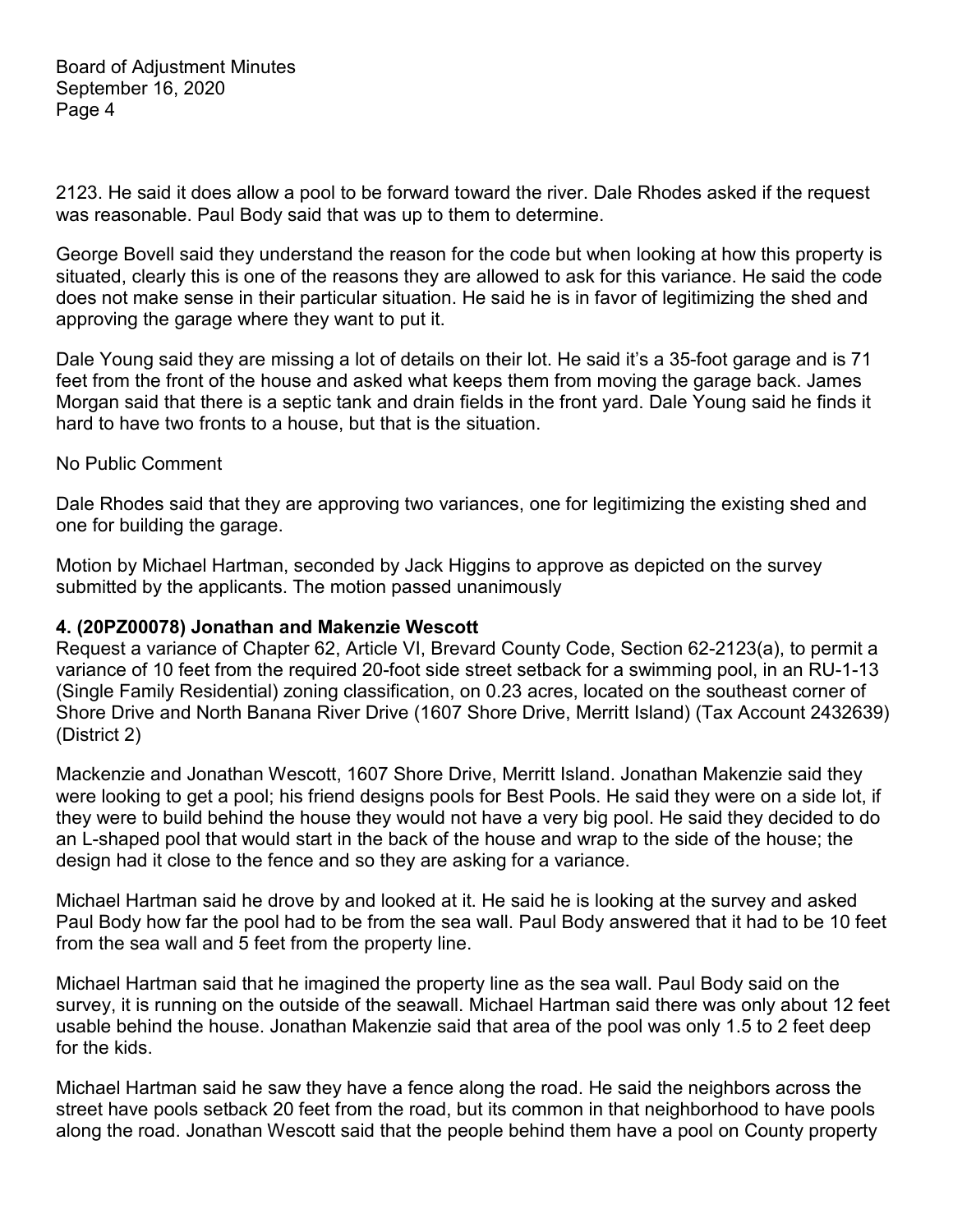and they did a variance to own that property. Michael Hartman asked if that was the circular above ground pool. Jonathan Wescott said yes.

Michael Hartman said that if they want a pool this is probably the only design because there is not much room behind the house; they are fenced all around so nobody will see it from the road. He said he will be in favor of granting this variance.

Dale Rhodes asked if it was going to start at the back by the canal and wrap around the side of the house. Jonathan Wescott said correct. Dale Rhodes asked if they meet the setbacks in the back just not on the sides Jonathan Wescott said he believes it was the side. Michael Hartman said they are 10 feet off the property line instead of 20.

#### No Public Comment

Dale Rhodes asked if corner lots have a deeper setback than other lots in the area would. Paul Body answered, the normal requires 5 feet off the side or rear property line for a pool; it can't be in an easement; the pool or screen enclosure could be up to 5 feet. He said on a corner lot the pool had to be an extra 5 feet than what the side street setback requires; the side street set back for this property is 15 feet, requiring 20 feet. He said the screen enclosure could be right at 15 feet; they are not proposing the enclosure, just the pool so it would require 20 feet normally. Michael Hartman asked if that was from the side setback. Paul Body answered the side street setback, because it's a corner lot.

Motion by Michael Hartman, seconded by George Bovell to approve as depicted on the survey submitted by the applicants. The motion passed unanimously

#### **2. (20PZ00075) 8265 N Wickham Rd LLC (Zachary Komninos)**

Requests a variance of Chapter 62, Article VI, Brevard County Code, Section 62-1482(5)(a)(3), to permit a variance of 15 feet from the required 15-foot rear setback in a BU-1 (General Retail Commercial) zoning classification, on 1.34 acres, located on the south side of North Wickham Road approximately 440 feet west of Murrell Road (8265 North Wickham Road, Unit A, Melbourne) (Tax Account 2622731) (District 4)

Paul Body confirmed that Chris Kelly, the owner was present and that he agreed to have Andrew Petersen represent him. Dale Rhodes asked if he needed to be sworn in. Alex Esseesse said yes and would need an authorization form.

Chris Kelly, 8265 North Wickham Road and Andrew Petersen, Bowman Consulting Group, 4450 West Eau Gallie Boulevard, Suite 144, Melbourne. Dale Rhodes asked Chris Kelly to verbally state that he gives permission to Andrew Petersen to speak on his behalf and then fill out a form or nothing authorized would be authorized. Chris Kelly said he authorizes Andrew Petersen to speak on his behalf for his Bowman Consulting.

Andrew Petersen said he is from Bowman Consulting Group representing the applicant. He said this is the building known as Gorilla Rides on Wickham Road located east of the Speedway across from Chick-fil-at Sheriffs Drive. He said they would like to build an exterior storage building at the rear of the lot; currently incumbered by existing easements, are requesting a variance of the 15-foot rear setback to 0 feet. He said he brought the site plan but believes it is part of the application. He said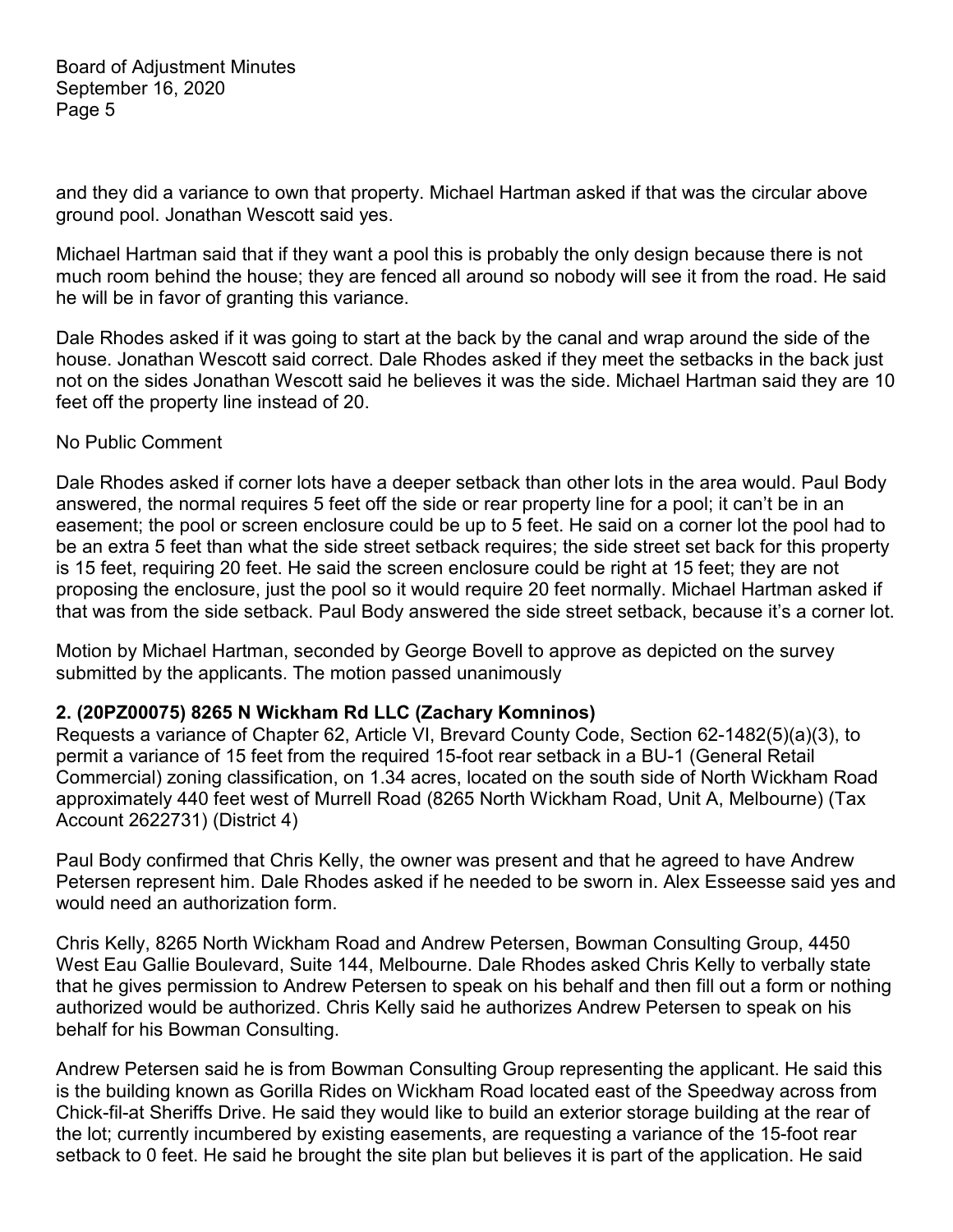that is the optimum spot for the addition. He said the rear adjacent property is the Brevard Zoo so it is conserved and would not be built upon at any point in the future. He said they went over a few different options on the property, this being the most efficient use based on the current legal incumbrances on the property.

George Bovell said he checked this out, and asked if the existing building had a zero setback as well. Andrew Petersen said he believes it is closer to five, almost zero. George Bovell said that looking at it from the aerial and driving by, they are not incumbering anyone else. He said there are no other objections and meeting all the other building requirements, he does not have a problem with what they are trying to do.

Dale Young asked if they purchased it back in June 2019. Andrew Petersen said he was not sure of the purchase date. Chris Kelly said that was accurate.

Dale Young said there is a 55-foot drainage easement on the back and asked if the FPL easement was 15 foot. Chris Kelly said yes. Dale Young asked if the seller, Salazar, told him about these things. Chris Kelly said he was not sure. Dale Young said there would be little likelihood of adding this building as that 55-foot drainage ditch, drains the entire Suntree and Viera areas. He said they probably have the easement for maintenance. Chris Kelly said that the drainage canal is on the west side of the property and what they are proposing is on the south side.

Jack Higgins asked if the FPL easement posed any problem. Andrew Petersen said that is the reason they cannot put the building up against the existing building, it would be in that easement. He said there are overhead lines there now; it appears on the surveys. Jack Higgins said that the overhead lines are present right in front of where the building would go. Andrew Petersen said, right.

Paul Body said it requires a 15-foot separation distance; if the easement wasn't there, they would still have to be 15 feet off of the existing building and would still be into the 15-foot rear setback. Jack Higgins asked Paul Body if he was saying they are ok. Paul Body said no, he is just stating there is a setback required.

Jack Higgins said he does not think it meets the overhead clearance on the edge of the building and asked if they discussed this with FPL. Andrew Petersen asked if he was talking about the existing building. Jack Higgins said, no the proposed building. Michael Hartman said it's not in the easement as in the survey. Its just south of it. Andrew Petersen said he measured, the building wall will be about 2.5 feet off of the FPL easement. Jack Higgins said, which encompasses that 15 feet. Paul Body said the setback to the east side is 5 feet; the required rear set back is 15 feet. He said they might have trouble doing maintenance on the building without encroaching on the neighbor's property.

Dale Rhodes asked Chris Kelly if he did a survey of the property when he bought it. Chris Kelly said, yes. Dale Rhodes said, so you knew all these conditions existed when you purchased it. Chris Kelly said when he purchased it he didn't know, there is an existing concrete wall right there. He said, in ignorance, he thought that was the property line, so after the fact, he realized there was 30 feet available behind that wall and wanted to put a storage building there. He said they have about 47 total feet from the building to the back but the easement is what stops them from being off of the property line.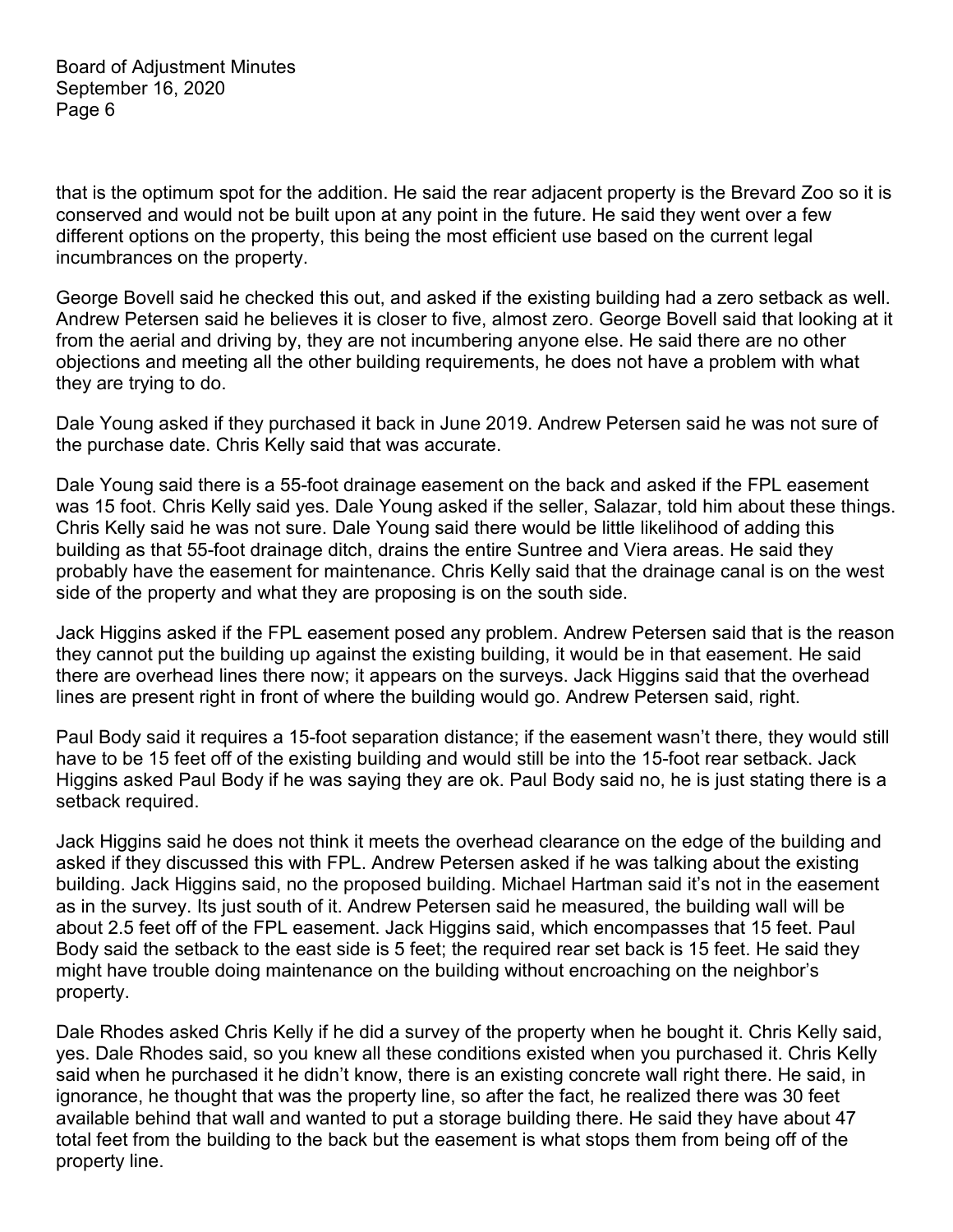Dale Rhodes asked if when the survey was done, were all these things marked. Chris Kelly said, it didn't register, he thought that was the property line, when he figured it out, he went to these guys to try to help. Dale Rhodes asked what he thought was the property line. Chris Kelly answered, the concrete retaining wall, there is a concrete retaining wall that runs across that property. Dale Rhodes asked if he was talking about further back from where his building is going to be. Chris Kelly showed on the survey where the concrete retaining wall is. He said he thought that was the property line. Dale Rhodes said that his building is going in excess of that wall. Andrew Petersen said, the wall would be demolished to build.

Dale Rhodes asked if he thought that he had less property than he did. Chris Kelly said yes, and he is trying to capitalize on it. Dale Rhodes said so now that you found out, you want to build a building back there.

Michael Hartman asked what the structure was on the north side of the building. Chris Kelly answered, it's like an awning made out of concrete, its open, like a roof with poles. Michael Hartman asked if they were using that for anything right now. Chris Kelly said they use it for display for golf cart sales when it rains, for protection.

Michael Hartman asked why they could not build the new building there. Chris Kelly said they were going to use this new building for storage and did not think it would look good there. Michael Hartman said it would be about the same size as the other building, may stick a little further out. Chris Kelly said they use that space now to store golf carts when it rains and customer's units. Michael Hartman said, oh so you are the golf cart place. Chris Kelly said yes.

George Bovell made a motion to approve the variance that was not seconded. Dale Rhodes said that the motion failed and asked if there was another motion, he could not make a motion. He said they either need to make a motion to approve or disapprove. Paul Body said yes.

Dale Rhodes asked that since they did not have a second to the approval, do they have a different motion. George Bovell said that they need to discuss. Dale Rhodes said they can't do a discussion until they have a motion and a second. Michael Hartman said that he will second it so that they can have a discussion

Dale Rhodes said we have a motion to approve as depicted on the survey and a second, now we can have a discussion. George Bovell said what he is approving is the location, he does not think they are at the end of the process. He said they will have several other entities approve other parts of the project, for example, overhead lines. He said they do not have concrete information to make judgement on that; other offices in the process will rule on those things. He said, right now, it is ok to have that building in that specific location. He said, if he is going to make that best use of the property that he had, yes, he will give him that.

Jack Higgins said that in the FPL easement, the voltage determines the distance. He said they do not know what voltage they are talking about, it's not listed. Michael Hartman said the easement is on the survey; the building would be outside of the easement. Jack Higgins asked if it would be serviceable. Michael Hartman said yes; the only issue he had is he thinks there is an alternative here, to build the building up front where the awning is, it would be 5 feet off the line. George Bovell said, if the building is there, he loses the space for his golf carts, it's taken away for storage.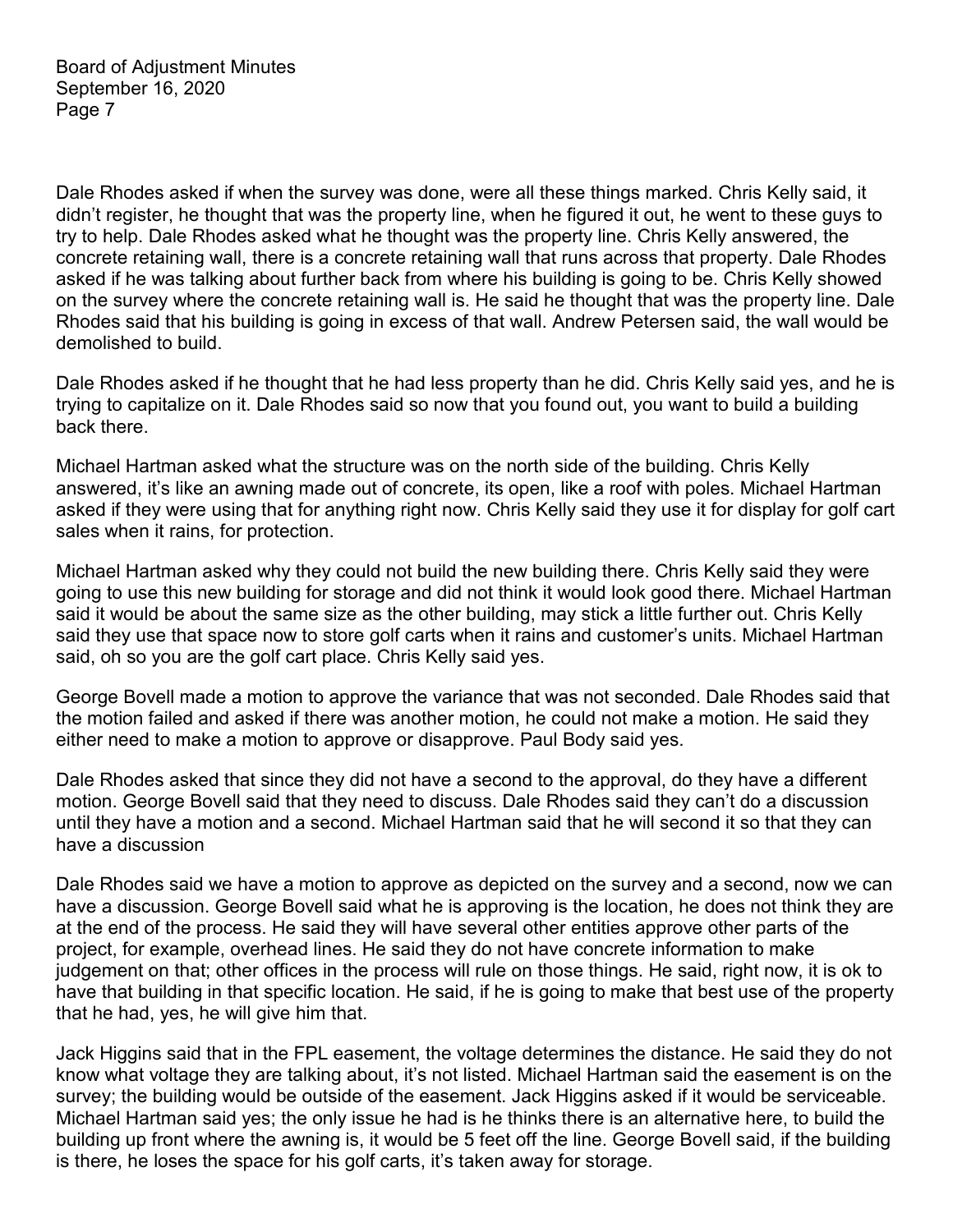Dale Rhodes said he does not like that it's a zero setback; if he ever had to work on that building, he had to encroach on the other property to work on it. He said they do not know if the property owner would be happy with that or not, they are not here to discuss that. He said the easement for FPL is 15 feet and asked if they also require a particular distance from that easement to build a building. Paul Body said that would be brought up at site plan, going through site plan there will probably be issues with the drainage on it being right against the property line and maybe some other departments have issues on it. They will have to go through site plan before they can get the building permit.

Dale Rhodes said that Chris Kelly thought the property line was much shorter; that is the reason to do surveys, to know what we are buying and what we can do and look at our future use in it. He said he is not in favor, if for no other reason its because of the zero setback. George Bovell said this is not the first zero setback they have done and the property next to the property line is the Brevard Zoo; if they had an issue, they should be there.

Dale Young said he thinks there are alternatives that would be within the conformance, so he cannot support it. He said he wants to look at the undue hardship clauses of what their permissions are. He said they are having a workshop on it shortly. He said if this context means that without this requested variance, the applicant would have no reasonable use of the subject property; he already had reasonable use of the property. He said this is a desire to build the additional building, but its not keeping him from doing the business he is already doing. Jack Higgins said it does not come under the hardship. Dale Rhodes said, in his opinion it does not.

Michael Hartman suggested that there is an alternative location. He said, on the west side of the property, the drainage easement as depicted does not come all the way from the front of the property to the back, it stops about two thirds of the way back. He said there is nothing shown south of that easement to stop from putting this proposed building in that area to the south of the drainage easement and west of his current parking. Andrew Petersen said what they are looking at is a boundary survey so it doesn't show all topographic and elevation features. He said that area does have drainage all the way down; it's not depicting it on this particular survey.

Michael Hartman asked if it was restricted, it shows the drainage easement stopping at a point, according to this survey. He said he is a real estate developer and looks at surveys all the time. He said you are right, I do not have the topography there. Andrew Petersen said he was not following. Michael Hartman, referencing the survey, said, on the west side of the property, you have a 55-foot drainage easement; as depicted here by that line, it only comes down about half way from the north on Wickham going south on the property. Dale Rhodes and Michael Hartman said, and then it stops. Chris Kelly said that is a canal that runs all the way back to the zoo. Andrew Petersen asked if they were talking about the overhead wire. Michael Hartman said no, about the 55-foot drainage easement and asked if it runs all the way back because its not depicted that way. Dale Rhodes, referencing the survey said, the drainage easement that you are showing here, only goes half way down and then there is no drainage easement. Michael Hartman said there is a dotted line that stops right there.

Andrew Petersen said that is currently serving our site, that goes all the way back. Michael Hartman, referencing the survey, said that is not the way it is depicted here, this shows that it stops right… Dale Rhodes said that if they look on the aerial, it shows the ditch going all the way back. He asked if there was any other discussion.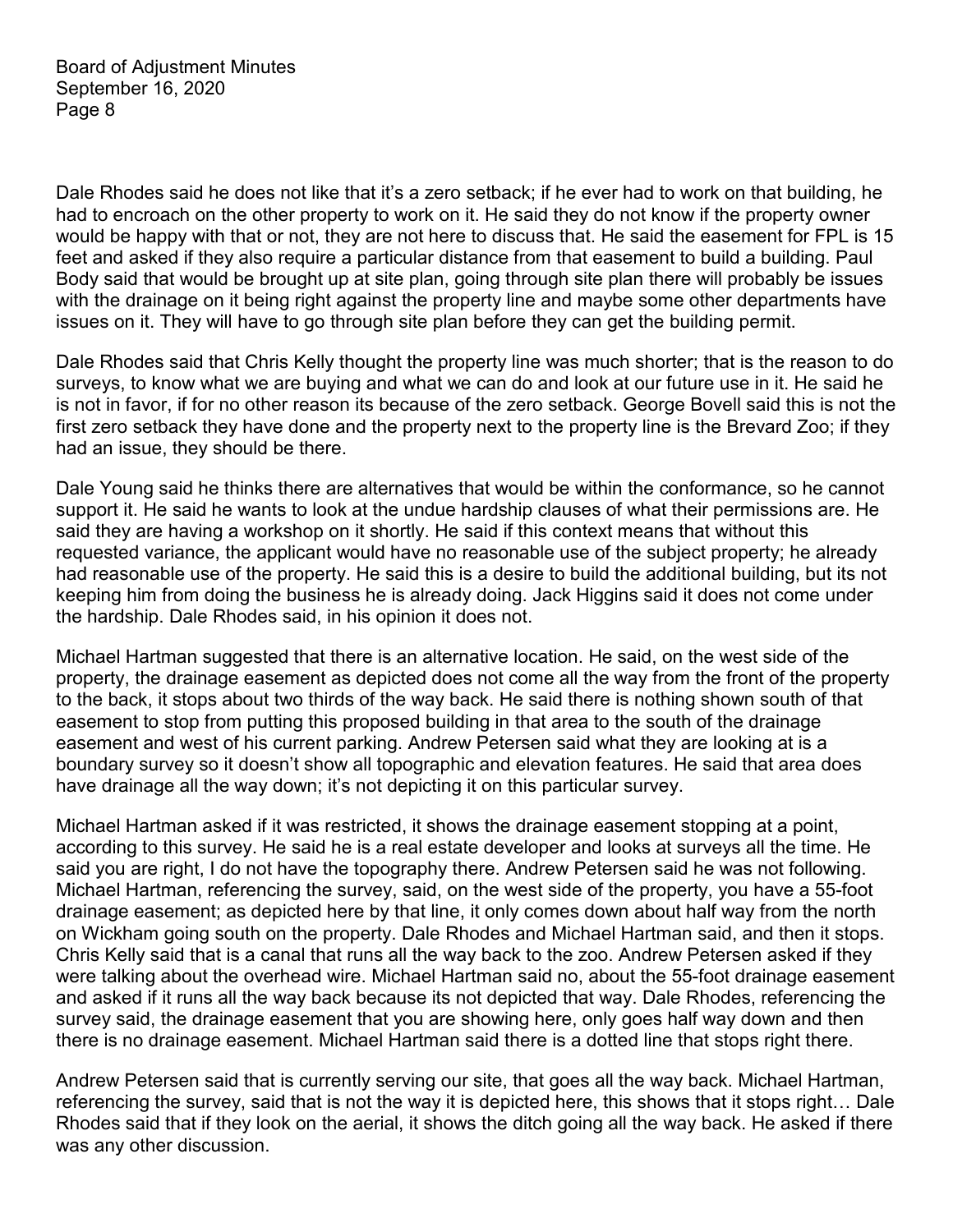Motion by George Bovell, seconded by Michael Hartman to approve as depicted on the survey submitted by the applicants. The motion failed, thereby denying the request. The vote was 1:4 with Higgins/Hartman/Rhodes/Young voting nay.

## **5. Board of Adjustment Workshop: Variance Process for the Board of Adjustment**

Dale Rhodes welcomed any to stay for the workshop. He asked the Board members if they had their copies to include the addition that was sent out later. He said he requested this workshop because in his opinion, they were looking at situations they were approving variances that do not follow the hardship clause. He said that he wants to make sure that what they are approving is what they should be and following the guidelines they are supposed to be. He said when they approve things it sets a precedence; when we set that precedence, somebody can come in, want it, and now they have a legal challenge to that. He said there are reasons those zoning laws are in place; as discussed today, with the one garage if on a quarter acre lot, you wouldn't want a building sitting out in front of the house, but when it's a thousand feet from the road, it makes sense to say yes to that. He said If we just cart blanche, start approving that kind of stuff, then we create an issue both for neighborhoods and for the zoning board in the future.

Jack Higgins said, the difference for that particular one, was the lot behind it, it was a long distance into the house too, its only because there was an opening and a set of trees behind it.

Michael Hartman said that we have a lot of old neighborhoods in this County, especially in District 2. He said his house is 47 years old and not the oldest in the neighborhood. He said in a lot of cases, they are letting somebody enjoy the property as it would have been enjoyed when the County originally approved the subdivision or lot. He said the flag lot today, that is technically not a flag lot under the law, couldn't be used without a driveway. He said it is hard to write a law for a County this big that applies to every situation. He said, like putting the garage in front of the house, if it's a quarter acre lot, you don't want to put something in front of the house, but if you have 1400 feet off of the road, nobody is going to see it. George Bovell said, that is why we are here.

Dale Rhodes said what he does not want to be doing is setting precedence that creates issues later. Paul Body said they really aren't setting precedence, they might set themselves up for the neighbor saying, they approved the neighbor but denying mine for the same thing, but each variance should stand on its own. Michael Hartman said that is why he was careful today how he worded his two. Jack Higgins said it would be very hard to say the same for everything. Each thing presents its own.

Dale Rhodes said he agreed, each situation needs to be taken individually; they also need to be concerned about what they are approving and it does matter that someone is allowed to enjoy their property. He said, at the same time, there was a property that if he had attached it to the house, there would not be an issue. Paul Body said there might be other ways that people can do things, when he takes in a variance, he tries to ask them why they don't attach it to the house. He said, often the answer is, their septic is there or a 200-year-old oak in between. He said you can often meet the code for attachment with a breezeway, built like the house, and meet the attachment code. Michael Hartman asked if a breezeway counts. Paul Body said a breezeway to an attachment can meet the code, there are limitations to the length. He said it requires a common roof and be designed and built the same way as the house. He said a concrete block house cannot be attached to a storage building and called an addition.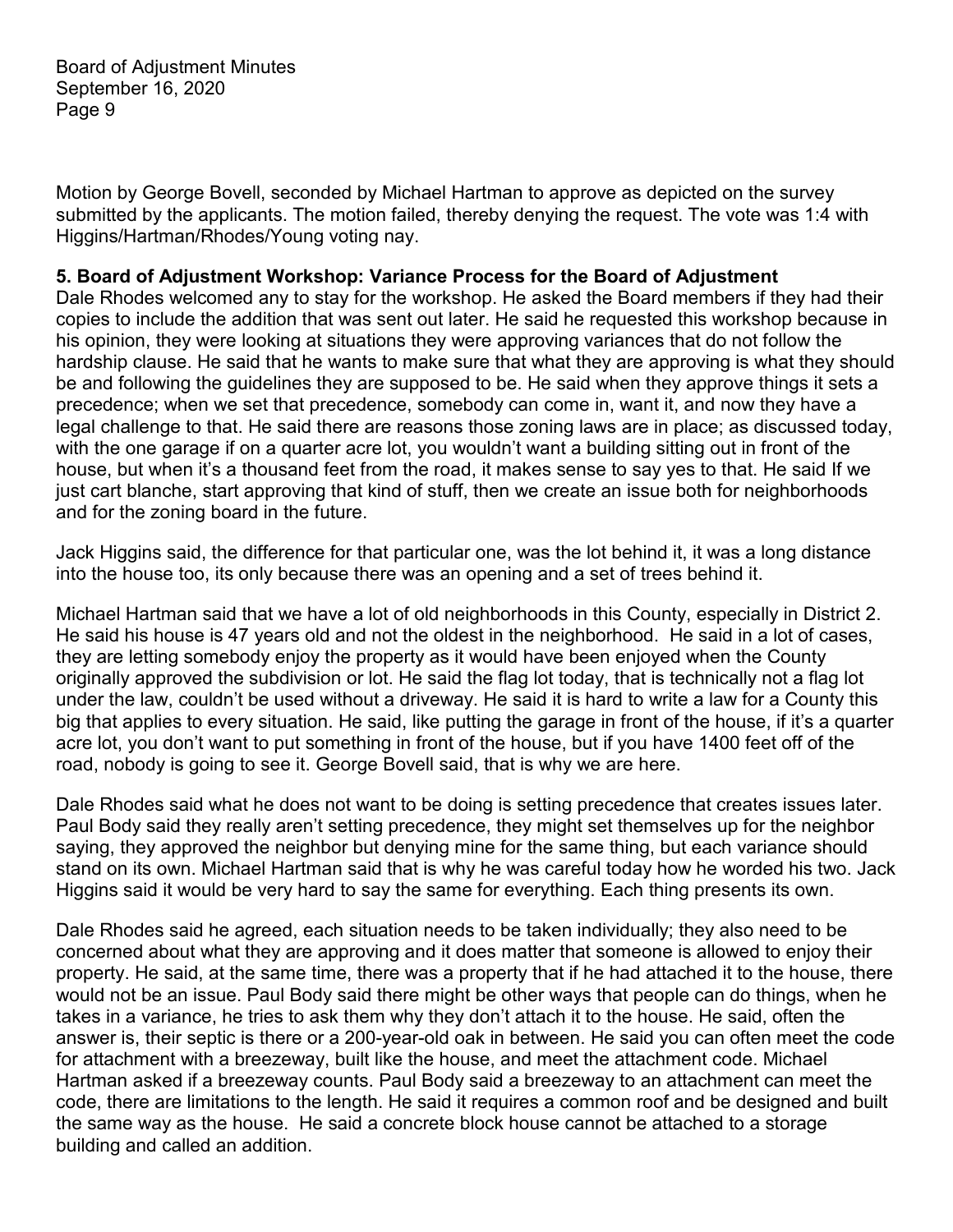Dale Rhodes said, a rule that had perplexed him allows for two 1000 square foot buildings but requires a variance to build one 1500 square foot building. Paul Body said it all depends on how the math of the living area works out. He said, 1000 square feet can be built on an acre on land, for an 800 square foot house and an acre of land, you can get administratively up to 1000 square feet building. He said they have to look at the square feet, see how much living area there is, it can't be over 50% depending on what zoning they're in, if it's not agricultural. He said, sometimes they might be able to build two 750 square foot buildings and not be over the total square footage of their total house, but 1500 square foot would be over 50%.

Dale Rhodes asked Paul if he had a personal problem or zoning problem with someone building a 1200 square foot building instead of two 750 square foot. Paul Body said as long as it meets the code, they do not. He said if they had a 5000 square foot living area, they could build 2500 square feet; if they have 800, they are limited to 600 square feet. Michael Hartman asked Paul Body if he knew the rationale for that or when it was passed. Paul Body said it had probably been since zoning was established in 1958, for the size requirement. He said, in the 1990's, it went from 50% to 600 square feet or 50% whichever was greater; they increased it allow 600 square feet no matter what in a Single-Family zoning. Dale Rhodes asked if they can have two accessory structures, 750 square feet. Paul Body said it depends on the lot size, they are limited to how many accessory structures they can have on a property for the square footage of the lot.

Dale Young said to Dale Rhodes that about 20 years ago, the developers went to the Commission and introduced the PUD in exchange for being able to use more of their lots, giving away all of their green space. He said, it came down to a very minimum lot that would fit a house; most of their questions are coming from people who bought one of those houses who have no setback variance. He said they are crammed up against the back sides and front; they have no place to expand, that was created by the County. He asked if they should they be told when they buy this house, you are going to be allowed to add the garage to the back, the front or the sides; that's a problem that they face with most of these variances.

Paul Body said, a lot of variances they see are because people got information from their contractor or realtor instead of checking with the zoning office; they see stuff being built without permits, then a neighbor calls it in. He said that a customer says they were told that they didn't need it. He said he asks them why they didn't check with the zoning department. Dale Rhodes asked Paul Body what advice he had for those situations. He said they may not have done it right, they hired and trusted their contractor and have money laid out, then find out they are out of code. He said their options are, give them a variance or make them tear it down. Paul Body answered that some of them need to be torn down. He said, why would you put something on the property line or a foot or two from it. He said he does not understand the neighbor who waits so long to turn it in to Code Enforcement. Michael Hartman said if its been there for 20 years, he had a problem with the neighbor who had been there for 20 years, turning it in. Paul Body said, the Commission, to alleviate problems with structures that have been there for over 10 years, and can prove it by survey or aerials, waive the fees they can.

Dale Rhodes said they had one today where the shed had been there for 20 years, to tear that down would be unreasonable. He said, if somebody else built that shed brand new and got turned in, now they have the issue of the money laid out, trusted the builder that they were doing the right thing. He said, now they are in trouble and they have the dilemma of saying sorry, you are out all that money or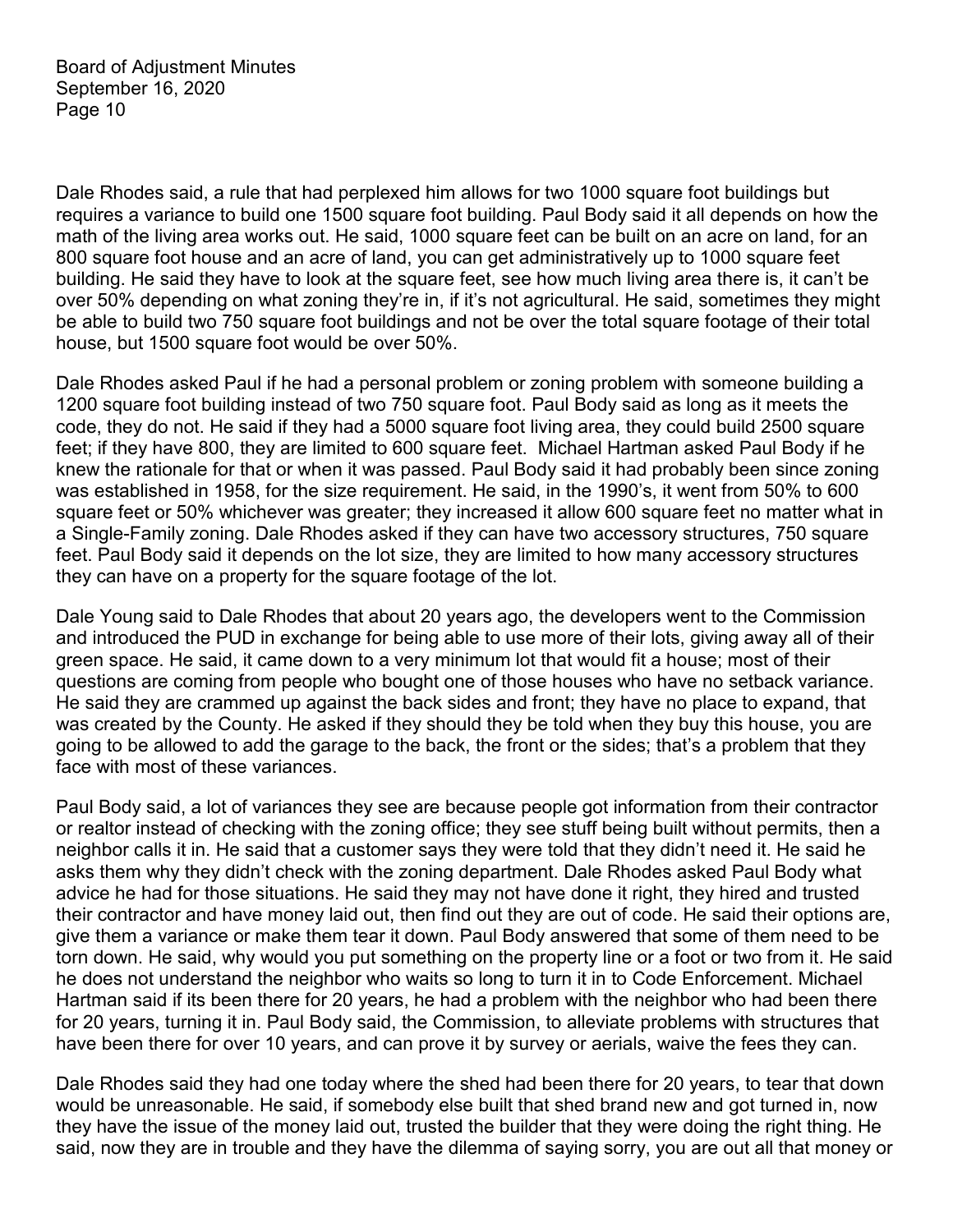deciding to give them the variance. He said, that is when he becomes perplexed and is wondering what Paul Body is thinking. Paul Body said he had seen, in Port St. John, a gentleman built a shed and a neighbor complained about it; it was into the rear and side setbacks. He said the Board of Adjustment approved the one that the neighbor was not complaining about, but he had to cut it back in the rear to meet the setbacks to the neighbor that was complaining. He said they approved one variance and denied the other; that was built without a permit to start with. Michael Hartman said, when they go without a permit, he feels less sorry for them. Paul Body said, they created their problem. He says he asks them when they come in for a variance, how they will answer number two, when they already have it built.

Jeffrey Ball introduced himself as the Planning and Zoning Manger. He said, a little thunder is being taken away from Mr. Body's presentation; a lot of the questions and decision being wrangled with will be addressed in the PowerPoint. Referencing the PowerPoint, he read, intended for owners uniquely and severely impacted by the zoning ordinance. He said, that is the key, what is unique and what is severely impacted that would warrant approving a variance. He said they will go through the PowerPoint presentation and leave time for questions.

Dale Young said, for a lot that is 100 x100, where 7 feet is taken of each side and 25 feet of the front and back, two or three thousand feet is gone. He asked if they have a maximum that the County can legislate against the person using. Paul Body said every zoning classification had setbacks, usually the bigger lots have bigger setbacks. Smaller lots may get up to a 5-foot setback for an accessory structure. Dale Young said they had some 50-foot setbacks in New Found Harbor and Tropical Trail. Paul Body said they don't have a 50-foot setback, Natural Resources might. Dale Rhodes said to let Mr. Body could start his presentation and questions would be held to the end.

#### **Authority of the Board of Adjustments**

A variance is the right to use or to build on land in a way prohibited by strict application of a zoning ordinance; intended for owners uniquely and severely impacted by the zoning ordinance.

Two types: Use (prohibited per Sec. 62-253(b)); Nonuse/Area (permitted per Sec. 62-251) Sec. 62- 253(b): setbacks, lot width and lot size.

The applicant must demonstrate an "unnecessary and undue hardship…" (Sec. 62-253(a)).

#### **Hardship**

A hardship means the owner's land is uniquely and unnecessarily burdened; when a landowner "cannot yield a reasonable use and/or [economic] return under the existing land development regulations." (Sec. 62-253(a)).

Personal circumstances are not cause for a variance (i.e. simply wanting a bigger house) (Sec. 62- 243(a)); the burden is on the applicant to demonstrate their hardship.

Planners work with applicants to help them understand what does and does not constitute a hardship; applicants fill out a "variance hardship worksheet".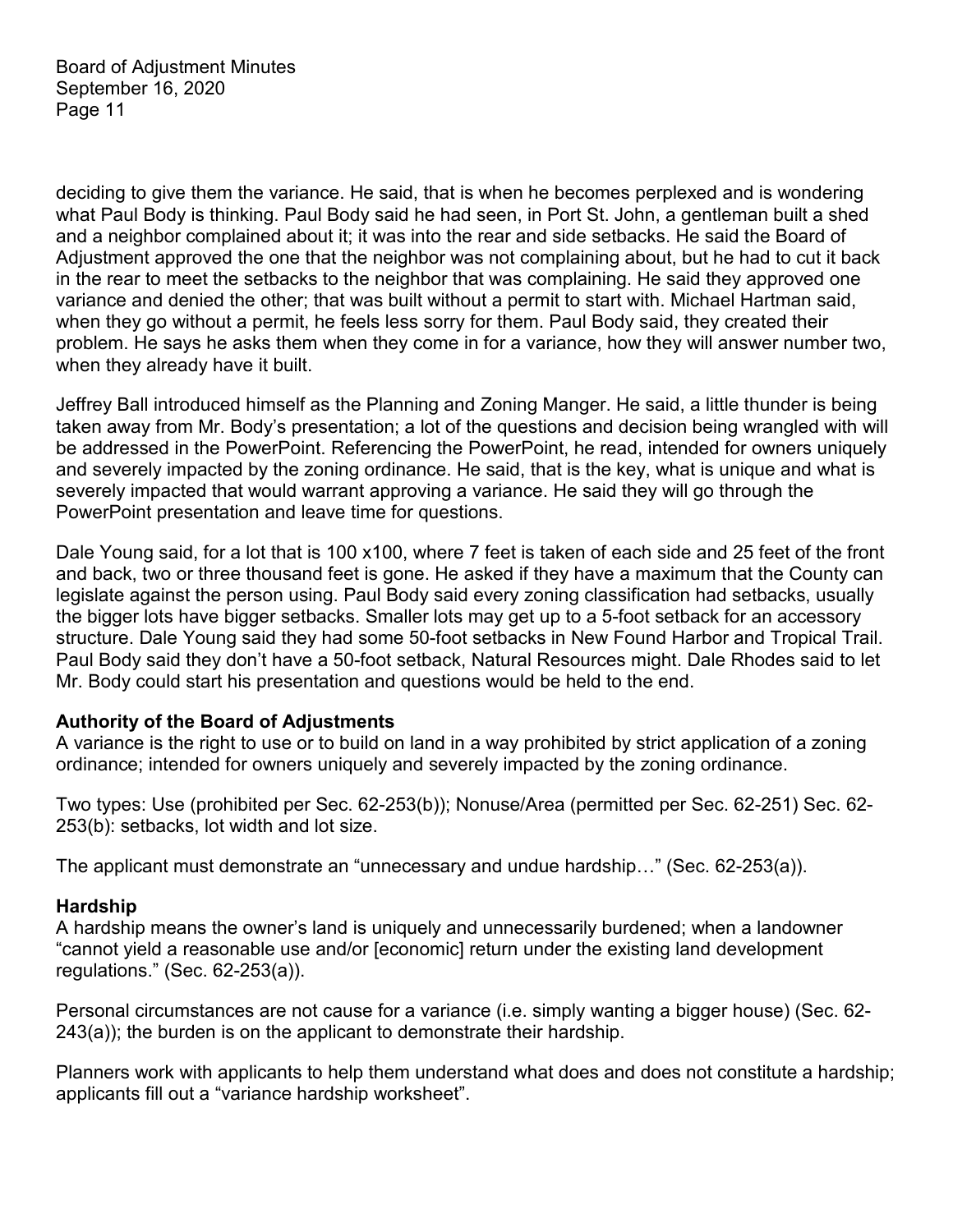#### **Intake**

Applicants discover they will need a variance in these situations, among others; before submitting a permit when they realize they cannot do what they wish due to the lot's irregular shape or configuration. Paul Body commented that if everyone else had a rectangle lot and they have a pie shape lot, it would cause then to have less land to work with.

After submitting a new building permit and discovering their lot does not meet the zoning requirements; Paul Body said that if somebody subdivided the lot again, it may not meet the size requirements for the zoning classification.

After submitting a foundation survey where an error was made; Paul Body said many might have somebody stake it out instead of a surveyor, to blame it on. If they do, there is a 10% error that allows for that administratively or if there is a mistake made to a one-story house, there is a 20% error to one setback.

When trying to sell the property, an administrative waiver can be used for increases of not greater than 10% (Sec. 62-1153. & 62-1154); it requires the signature of the neighbor(s) abutting the property receiving a waiver but does not require a public hearing. Paul Body said that is done administratively, signed by the Director.

## **Prerequisites to Granting of Variance**

"That special conditions and circumstances exist which are not applicable to other lands, structures or buildings in the applicable zoning classification." (Sec. 62-253(a)(1)).

A variance is not the appropriate remedy to a problem impacting the entire neighborhood. It must be peculiar to the property.

"That the special conditions and circumstances do not result from the actions of the applicant." (Sec. 62-253(a)(2)).

For example, an applicant puts an accessory structure on their property line despite having room elsewhere is not grounds for a variance. Paul Body said that they saw that today.

"That granting the variance requested will not confer on the applicant any special privilege that is denied by the provisions of this chapter to other lands, buildings or structures in the identical zoning classification." (Sec. 62-253(a)(3)).

"That literal interpretation of the provisions of this chapter would deprive the applicant of rights commonly enjoyed by other properties in the identical zoning classification under the provisions of this chapter and will constitute unnecessary and undue hardship on the applicant." (Sec. 62- 253(a)(4)).

"That the variance granted is the minimum variance that will make possible the reasonable use of the land, building or structure." (Sec. 62-253(a)(5)).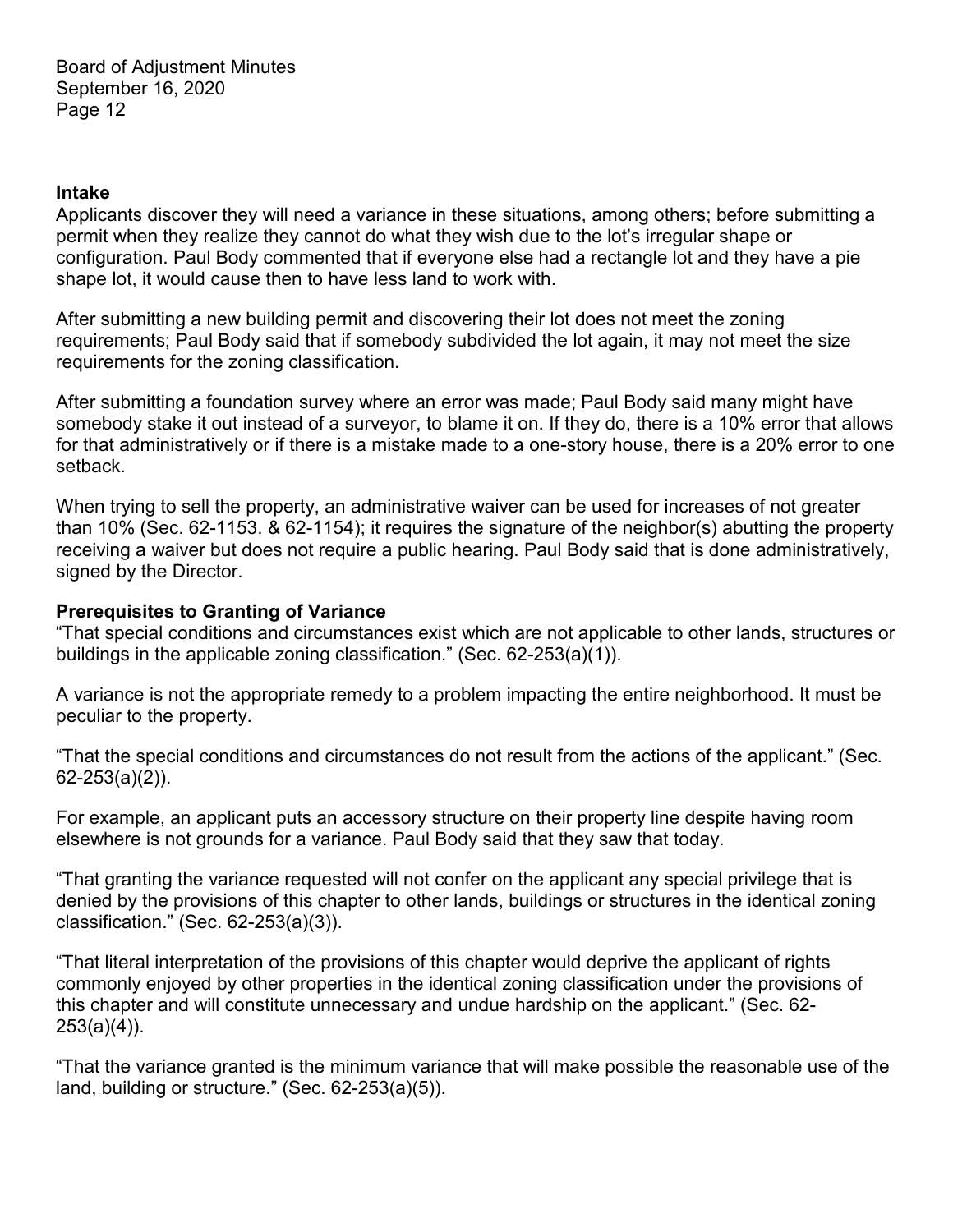"That the granting of the variance will be in harmony with the general intent and purpose of this chapter and that such a variance will not be injurious to the area involved or otherwise detrimental to the public welfare." (Sec. 62-253(a)(6)).

## **Common Reasons to Deny a Variance**

The unnecessary hardship is general to the neighborhood or community rather than peculiar to the property.

The issue was self-created (i.e., dividing a lot into two substandard lots without checking the zoning regulations). Paul Body said, or somebody building a shed and then asking for relief for it.

The only reason given for the variance is personal circumstances (i.e., to build a bigger house). Paul Body said, or wanting a bigger accessory structure.

The variance requested is excessive.

### **Examples**

Staff presented an example of a lot (20PZ00061) that was split by previous owner, creating a nonconforming lot that needs to be legitimized (Presentation Lot image can be found in the Planning and Development Department). They requested 64.5 feet from the 125 feet minimum lot width in RR-1, a 52% increase. Paul Body said that in his opinion, this lot had a hardship, there is no other way to deal with it as long as the person did not create it themselves.

Jack Higgins asked if this was the one that backed up to 528. Paul said yes. If they subdivided it themselves, they created the problem. Someone cannot say that they split this property then decided to sell it, find out from the guy they were selling it to that it doesn't meet the minimum lot width, and then ask for a variance so they can sell it. He said they need to know how it was subdivided and how long ago.

Staff presented an example of a lot (20PZ00063) (Presentation Lot image can be found in the Planning and Development Department.) They requested an accessory structure of 2,489 square feet over the 891 square feet permitted by Section 62-2100.5(d) for a total of 3,380 square feet, a 279% increase. Paul Body said, this is one they should attach; they are taking an accessory structure and making it bigger than the house. He said it does not make sense that it be an accessory to the house that way; they have an accessory structure that appears to be the house now. He said there are other ways they could have done it, had it attached with a breezeway, attach it directly to the house with a garage. Dale Rhodes said that this is the one that prompted him to ask for the workshop. He said they approved this and should not have. Paul Body said there were other ways to remedy their problem; they could have attached it with a breezeway that had a common roof and it would be attached by our code, instead of it being an accessory to the house, it would be part of the principle structure.

Dale Rhodes asked, regarding the unnecessary hardship general to the neighborhood, would that be something similar to the entire neighborhood only being allowed to have a 4-foot fence and they are requesting a 6-foot fence, would that fall into common reasons to deny the variance. Paul Body responded that they have to look and see what else is in the whole subdivision. He said, today, they had a lot that was three acres, the house was extremely far back and to consider if they have the right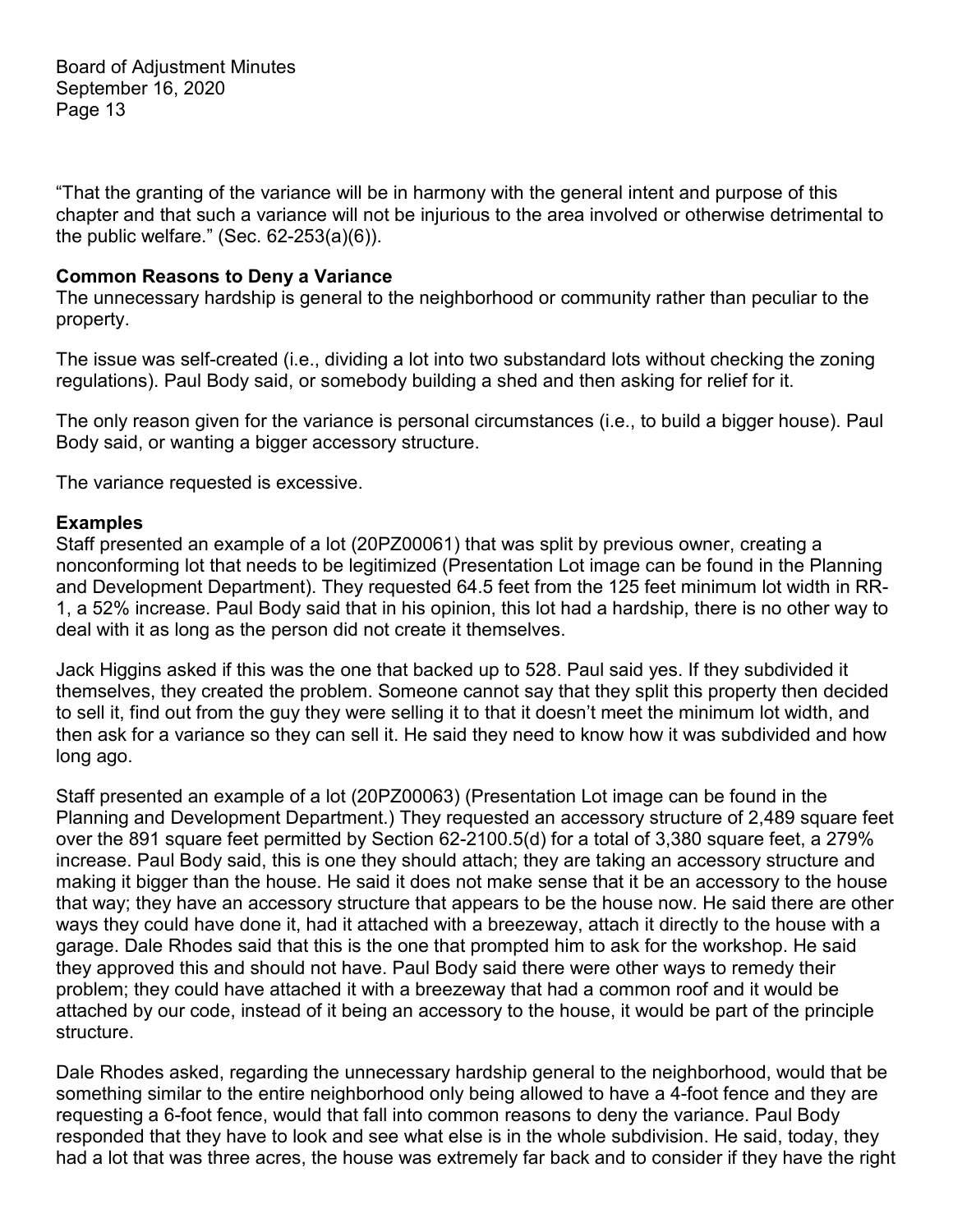to develop anymore of their lot, as they are prevented from putting an accessory structure in their front yard. He said, in Port St. John where they have .23 acre, they see someone put a carport over top of the driveway, and then want a variance because their neighbor complained about it being in the front yard and it doesn't meet the 20-foot setback. He said they really need to look at the neighborhood as a whole.

Dale Rhodes said, most of the time they do that, look at what others have done and try to stay in accordance with that. He said they had one where the property was lower in their back yard, people were able to see over and so they wanted a higher fence. Paul Body said they have had a few fence variances where people have said that their neighbor is a peeping pervert. He said he tells people to grow Bougainvillea, they have thorns and grow fast, or bamboo, there is no height requirement for plants.

Michael Hartman asked about the need for a variance if a pool needs replaced. He said he used to live in Diana Shores, where the pool, having been built in 1988 under a building permit, would not meet the current code of being 10 feet off of the sea wall. Paul Body said he is not sure when that code was implemented, but the reason is to not undermine the bollards holding the seawall up. Michael Hartman said he understood that, if someone comes in to replace their pool, he had a hard time saying no because they are replacing an existing structure that was built under a building permit. Paul Body said, that is the reason they are here.

Dale Rhodes asked Paul Body if those were the things he did not have a problem with. Paul Body said, as long as he thinks there is no other way to remedy the problem. He said that about 50% of the stuff they see, he thinks people could remedy especially on accessory buildings being way over the 50% rule. He said, if they have a couple acres of land, where others have the same, they might be preventing them from using the property in a way other zoning would allow them to. He said they may want to look into agricultural zoning, then there would be no limit to the size or how many structures they could have. Michael Hartman said, in an area like that where its rural.

Dale Rhodes asked if there was anyway to get that information from him, that is not information he knows off the top of his head. Paul Body said they could call the Zoning department or look at the code. Michael Hartman asked Paul Body, when they are considering a case, if he is allowed to tell them what they could have done in the alternative. George Bovell said, on certain cases that are complicated, he had stopped by Paul's office, and asked him to explain it to him, that had helped him. Paul Body said that George had asked him to explain it but not for his opinion.

Michael Hartman asked Paul Body if he could give alternatives to the variance as part of the staff presentation. Dale Rhodes said, on one, they were told after the meeting, that if they just built a breezeway, they didn't need it. He said if he had known that he would probably have turned that variance down. He asked if there a way they can get that information while they are making that decision. Jeffrey Ball said they could start adding options for them to consider…Paul Body said that when they do staff comments they can put in other options. Michael Hartman said if they could include that it would help; they would be turning down a number of these things if they saw that there was a reasonable alternative.

Jack Higgins asked if today would have been a good example of that, for the guy with the golf carts. Paul Body said he does not think it's a good idea to give alternatives. Alex Esseesse said that the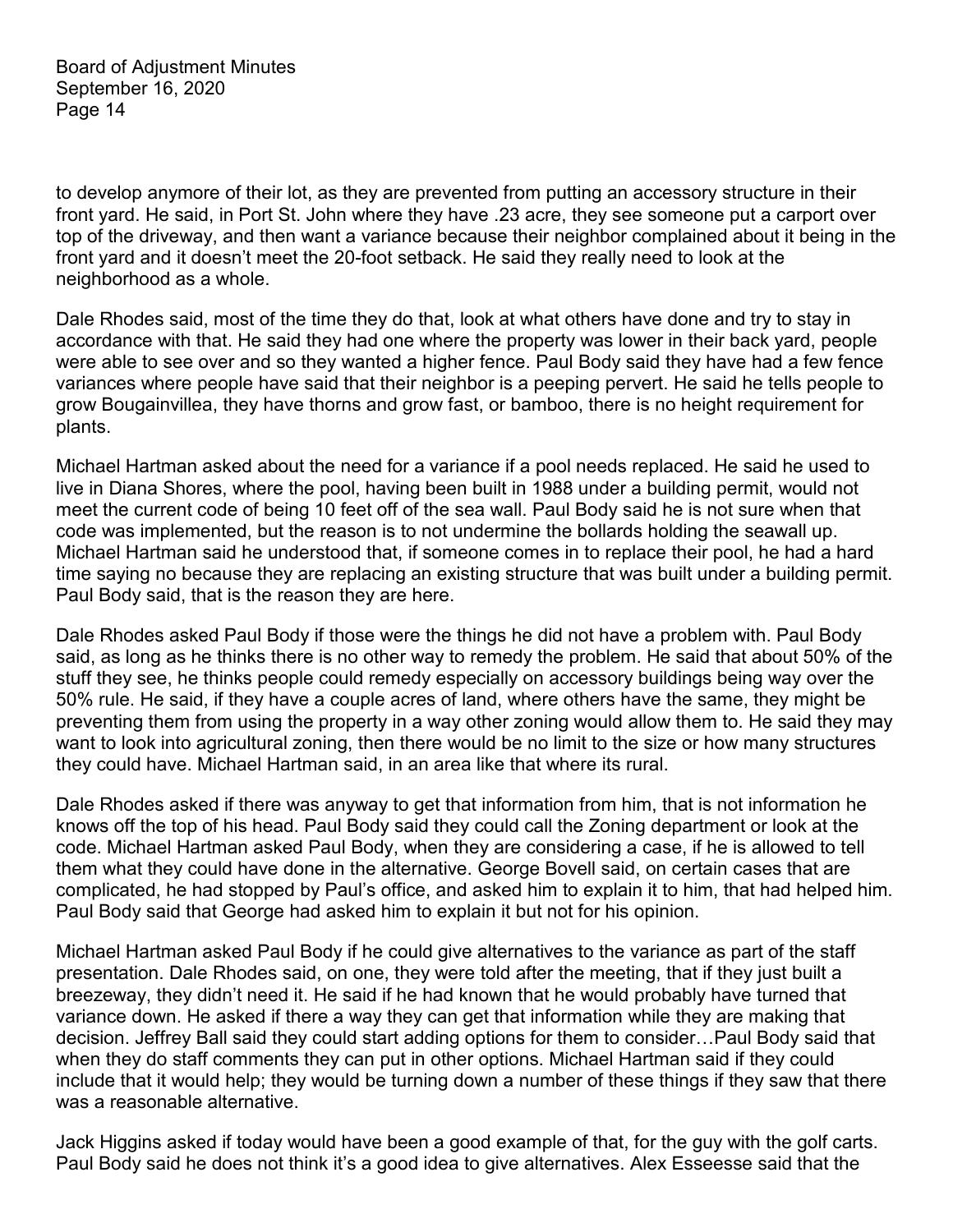goal is to focus on what is in front of them, if it seems reasonable and it meets the six factors, then that should meet the threshold. Otherwise they are going to have… Paul Body said one of the things they might want to ask the person is if there is any other way they can do this so that they are not here. Dale Rhodes said yes, that would be a good question to ask.

Michael Hartman said he didn't want to get that surveyor upset, but they can talk about it since that case is decided. Alex Esseesse said that it is possible they could come back seeking a different variance. Paul Body said they cannot seek the same variance. Alex Esseesse said they could come in a foot shorter and it would be a different variance.

Michael Hartman said that if there was a drainage canal the whole way along it was not on that survey, that's a deficient survey. Paul Body said it was not a true survey it was a site plan from an engineer, engineers are allowed to give surveys and lay over their work; it had all the easements on that. Michael Hartman said it had all the elements of a survey.

Paul Body said he was looking at that during the staff comments and wondering why they did not put it in another place. He said they were putting it in on the property line and asked how they would control the lot drainage, possibly with gutters. Dale Rhodes said it did not help when they said that they thought the property line was in a certain place, found out they had more, so they want to build there. Paul Body said, if someone does not know where their property lines are, they should ask their surveyor. He said the markers they put up are not the property corners, those are rebar and concrete monuments.

Dale Rhodes said, page two refers to an economic hardship when they can't realize a return, he asked what that meant. Paul Body answered, it is like the one today with the flag lot that is only 20 feet along the road; that would be an economic hardship, they are not going to be able to have someone develop that without a variance to the width. He said, you can't get a variance to the flag lot width the way the code is, it's in article two not six or nine, that would be economic.

Dale Rhodes asked Paul Body, if on old properties where they don't have the width or the length, would that be considered an economic hardship. Paul Body said it depends, anything that is at least 50 feet wide and 75 feet deep that was configured before zoning was established in 1958, and had at least 5,000 square feet of land is considered a non-conforming lot. He had seen lots that are smaller than that and people get a variance to it. He said they had a gentleman who had a lot that was 49 feet that was BU-1 zoning, he had to get a variance to the 75-foot width, he had a house on it before that was built pre-zoning, it was demoed because it was condemned. He said it was platted that way and it still didn't meet the nonconforming section. Dale Rhodes said in that case he would not be able to use that property without a variance, that is what a variance is for.

Dale Young said in the south beaches, that happens quite often, the neighbors do not want those little lots built down there. Paul said there are a lot of nonconforming lots that were platted in the south Melbourne beaches area, they are not conforming to the future land use that was imposed back in 1993. He said they changed it to an acre, there are a lot of subdivisions that meet the size requirements that could be built, but they have trouble subdividing the property.

Dale Rhodes asked if there were any more questions and thanked everyone for coming. He said he wanted to get a clear understanding, to make sure they were doing what's right. Jeffery Ball said if